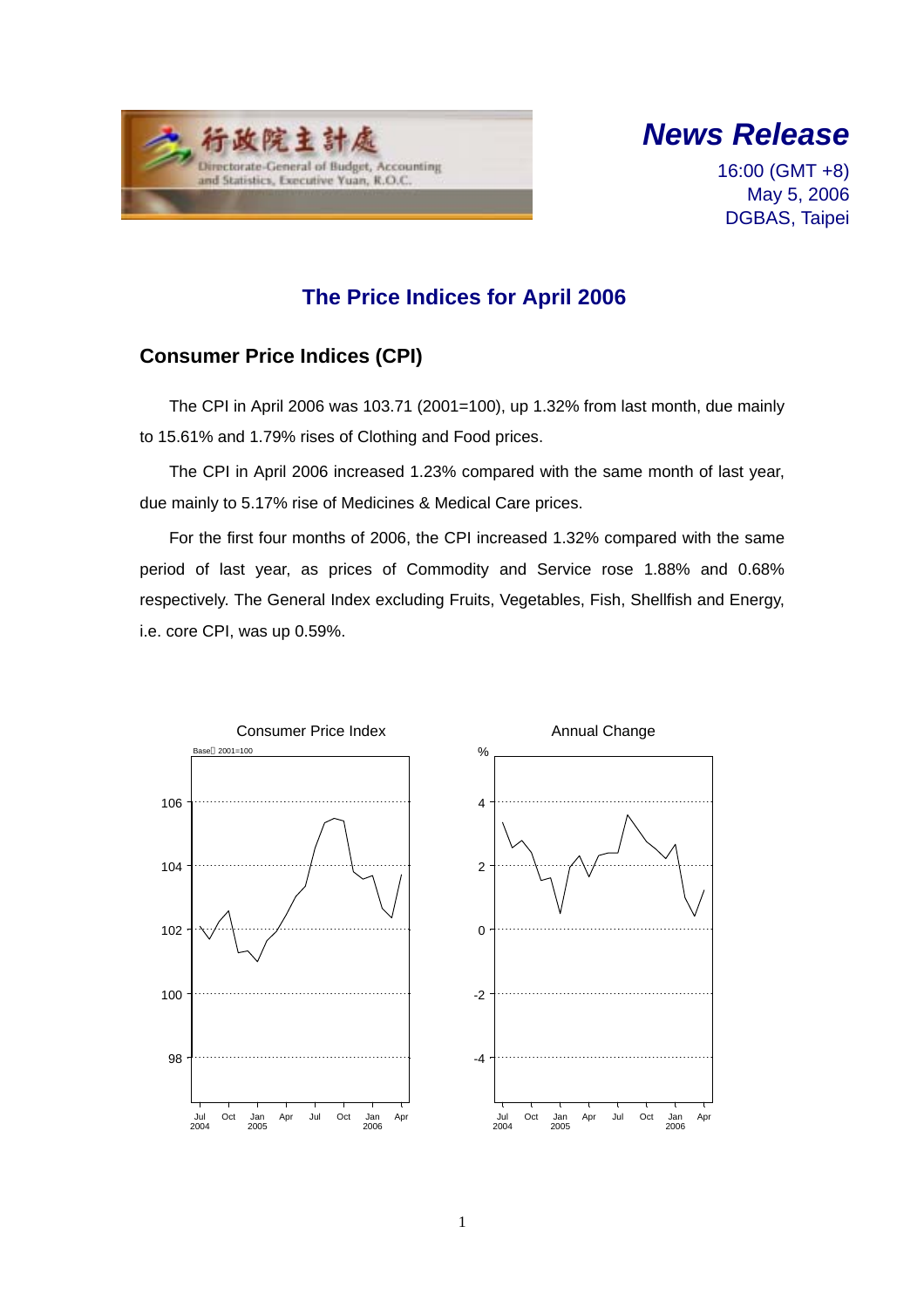### **Wholesale Price Indices (WPI)**

The WPI in April 2006 was 113.37 (2001=100), up 1.54% from last month, due mainly to prices of Sand, Gravel & Crushed Stone, Primary Metal Products and Energy Minerals rising 12.01%, 7.97% and 6.06% respectively.

The WPI in April 2006 increased 3.04% compared with the same month of last year, due mainly to prices of Energy Minerals, Sand, Gravel & Crushed Stone and Petroleum & Coal Products rising 27.92%, 25.88 and 18.77% individually.

For the first four months of 2006, the WPI increased 2.13% compared with the same period of last year, of which the Import Price Index rose 6.68% and Export Price Index fell 0.18%.



#### **Statistical Tables**

Table1 The Changes of Consumer Price Indices Table2 The Changes of Wholesale Price Indices Table3 The Changes of Import Price Indices Table4 The Changes of Export Price Indices

#### **For Further Information:**

*Statistics Database:* http://eng.stat.gov.tw/ *DGBAS* news releases on the Internet: http://eng.dgbas.gov.tw/ *Tel:* +886-2-23803449; *Fax:* +886-2-23803465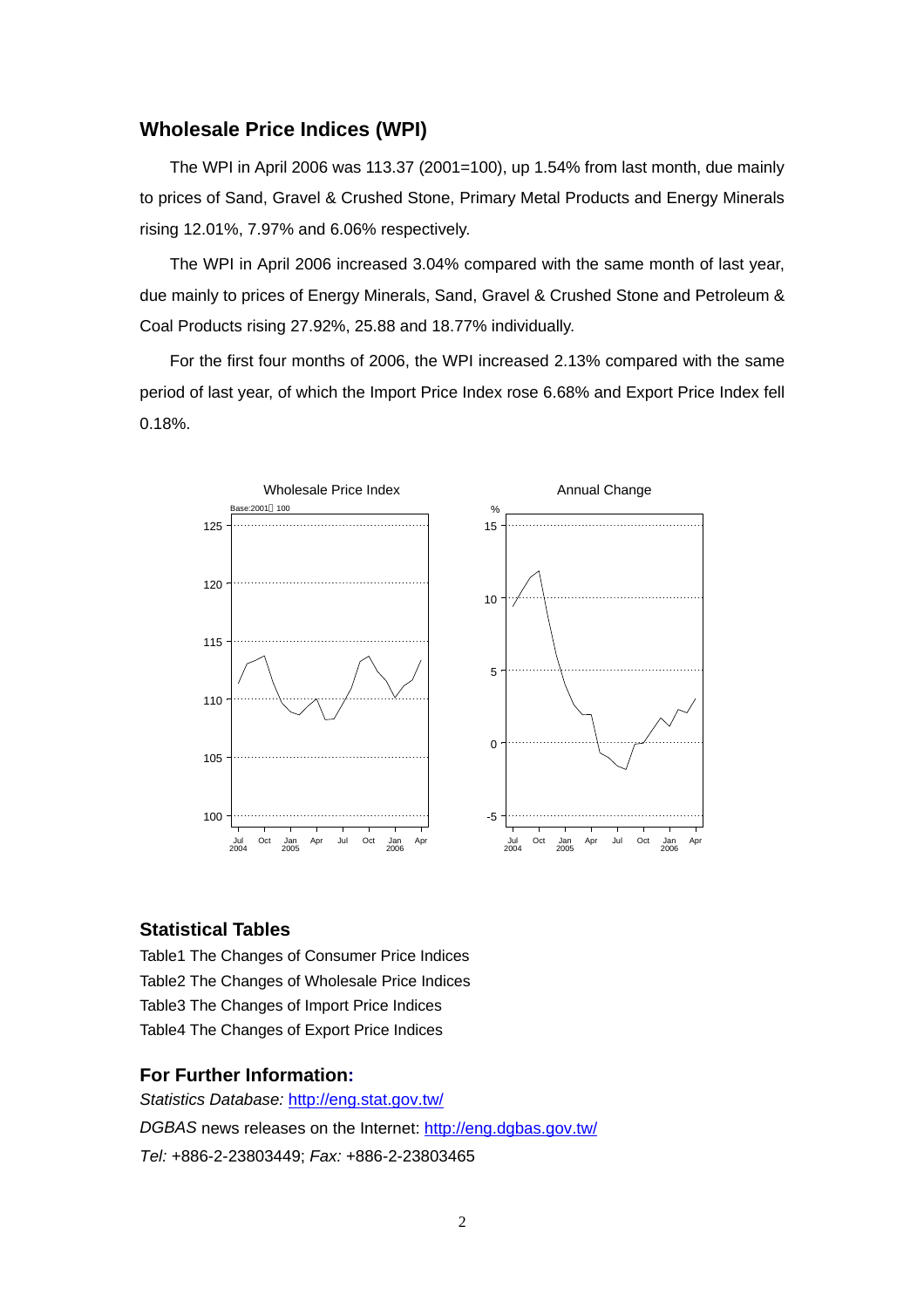### April 2006 Table 1 The Changes of Consumer Price Indices

|                                                                         | Weight   | Index of     | Compared  | Compared  | The First Four |
|-------------------------------------------------------------------------|----------|--------------|-----------|-----------|----------------|
|                                                                         | $(\%0)$  | April 2006   | with Last | with the  | Months of      |
|                                                                         |          | $(2001=100)$ | Month     | Same      | 2006           |
| Groups                                                                  |          |              | (%)       | Month of  | Compared with  |
|                                                                         |          |              |           | Last Year | the Same       |
|                                                                         |          |              |           | (% )      | Period of Last |
|                                                                         |          |              |           |           | Year $(\%)$    |
| General Index                                                           | 1,000.00 | 103.71       | 1.32      | 1.23      | 1.32           |
| <b>Basic Group</b>                                                      |          |              |           |           |                |
| 1. Food                                                                 | 250.54   | 109.48       | 1.79      | 1.67      | 2.89           |
| Meat                                                                    | 25.17    | 115.79       | $-1.29$   | $-4.49$   | 0.16           |
| Fish & Shellfish                                                        | 16.73    | 110.77       | 0.60      | $-1.95$   | $-1.41$        |
| Vegetables                                                              | 27.89    | 106.84       | 25.43     | 5.43      | $-3.57$        |
| Fruits                                                                  | 27.94    | 118.16       | $-2.39$   | 9.99      | 23.71          |
| 2. Clothing                                                             | 47.46    | 109.44       | 15.61     | $-2.72$   | $-3.09$        |
| Garments                                                                | 32.52    | 110.47       | 22.30     | $-4.81$   | $-4.91$        |
| 3. Housing                                                              | 307.94   | 98.06        | 0.00      | 0.59      | 0.52           |
| <b>Residential Rent</b>                                                 | 210.96   | 97.53        | 0.03      | 0.17      | 0.11           |
| Water, Electricity & Gas Supply                                         | 37.37    | 103.23       | 0.16      | 2.03      | 2.26           |
| 4. Transportation & Communication                                       | 126.25   | 102.56       | 0.41      | 0.86      | 0.66           |
| Oils                                                                    | 22.63    | 132.03       | 2.23      | 9.28      | 8.84           |
| <b>Communication Services</b>                                           | 77.27    | 97.37        | 0.06      | $-0.86$   | $-0.87$        |
| 5. Medicines & Medical Care                                             | 37.37    | 114.55       | 0.25      | 5.17      | 5.74           |
| <b>Medical Care Services</b>                                            | 24.96    | 120.80       | 0.30      | 7.19      | 8.04           |
| 6. Education & Entertainment                                            | 161.11   | 98.71        | $-0.04$   | 0.33      | 0.01           |
| <b>Educational Expense</b>                                              | 118.75   | 100.53       | $-0.03$   | 0.67      | 0.60           |
| 7. Miscellaneous                                                        | 69.33    | 110.63       | 1.28      | 5.33      | 3.42           |
| <b>Personal Care Services</b>                                           | 14.01    | 101.31       | 1.21      | 0.90      | 0.36           |
| <b>Commodity and Service Groups</b>                                     |          |              |           |           |                |
| 1. Commodity                                                            | 528.52   | 106.58       | 2.36      | 1.59      | 1.88           |
| (Excluding Food)                                                        | 277.97   | 103.96       | 2.90      | 1.49      | 0.90           |
| Non-durable Consumer Goods                                              | 384.36   | 110.16       | 1.52      | 2.97      | 3.43           |
| (Excluding Food)                                                        | 133.81   | 111.59       | 1.02      | 5.45      | 4.44           |
| Semi-durable Consumer Goods                                             | 62.59    | 105.05       | 11.41     | $-3.05$   | $-2.98$        |
| <b>Durable Consumer Goods</b>                                           | 81.57    | 89.69        | $-0.19$   | $-2.01$   | $-2.56$        |
| 2. Service                                                              | 471.48   | 100.48       | 0.09      | 0.80      | 0.68           |
| Housing                                                                 | 237.03   | 97.34        | 0.02      | 0.23      | 0.10           |
| Transportation & Communication                                          | 74.10    | 97.26        | 0.07      | $-0.95$   | $-0.97$        |
| <b>Medical Care</b>                                                     | 24.69    | 121.46       | 0.31      | 7.25      | 8.11           |
| Education & Entertainment                                               | 104.85   | 104.69       | 0.06      | 1.62      | 1.28           |
| Miscellaneous                                                           | 30.81    | 100.27       | 0.55      | 0.57      | 0.29           |
| <b>Special Groups</b>                                                   |          |              |           |           |                |
| General Index Excluding Fruits & Vegetables                             | 944.17   | 103.26       | 0.84      | 0.83      | 0.82           |
| General Index Excluding Food                                            | 749.46   | 101.78       | 1.13      | 1.06      | 0.77           |
| General Index Excluding Fruits, Vegetables,<br>Fish, Shellfish & Energy | 873.10   | 102.37       | 0.83      | 0.59      | 0.59           |

Note :Due to late reports and corrections by respondents all data are subject to revision 3 months after original publication.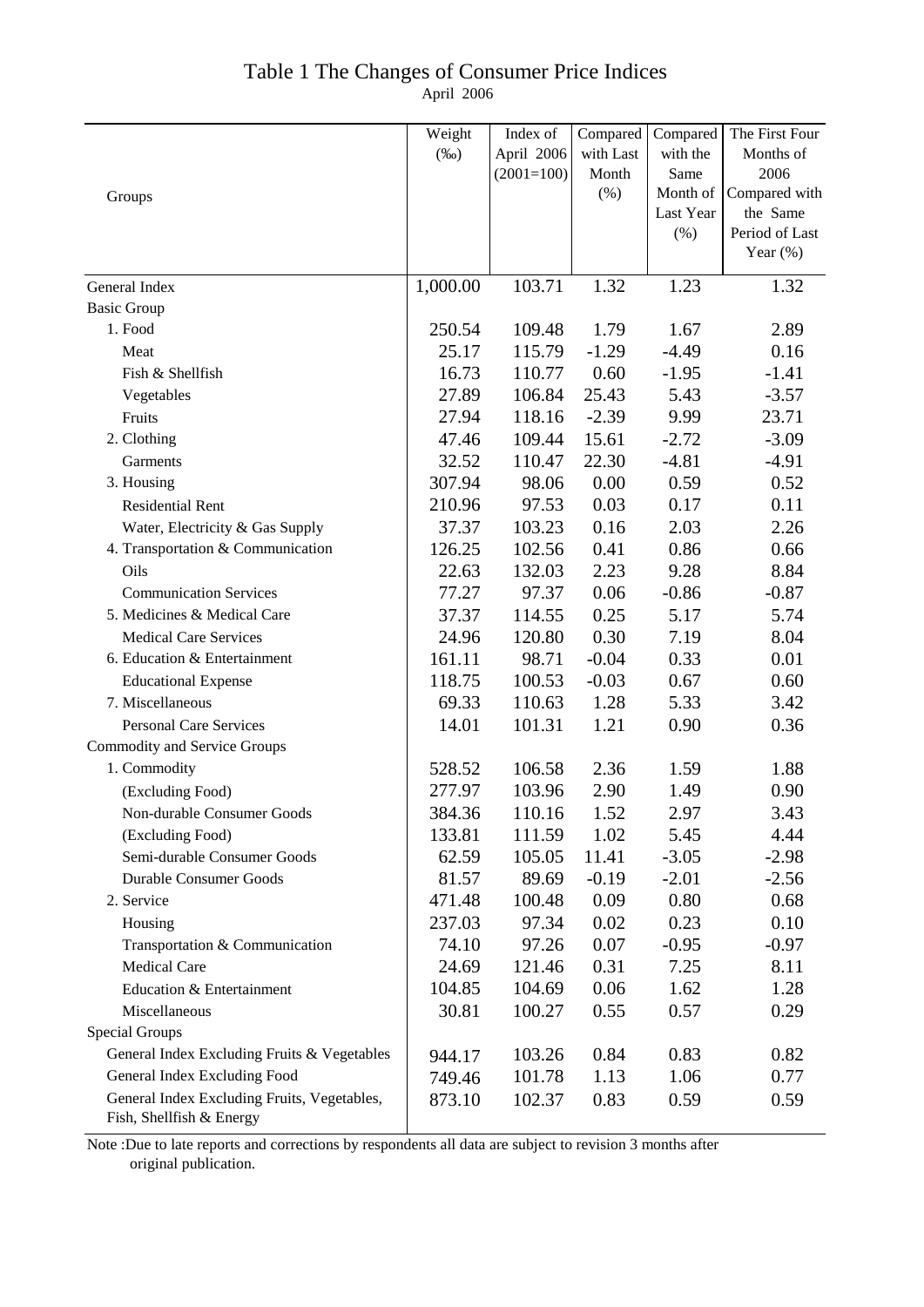## Table 2 The Changes of Wholesale Price Indices April 2006

| Weight<br>Compared The First Four<br>Index of<br>Compared<br>Groups<br>with Last<br>with the<br>Months of<br>$(\%0)$<br>April 2006<br>2006<br>$(2001=100)$<br>Month<br>Same<br>(% )<br>Compared<br>Month of<br>Last Year with the Same<br>Period of Last<br>(%)<br>Year $(\%)$<br>1,000.00<br>113.37<br>1.54<br>3.04<br>General Index<br>2.13<br>360.47<br>1.31<br>1.68<br>0.10<br>119.49<br>General Index Excluding Import & Export<br>2.44<br>7.19<br>310.71<br>124.55<br>6.68<br>Import<br>0.26<br>0.66<br>328.82<br>96.12<br>$-0.18$<br>Export<br><b>Basic Group</b><br>1. Agriculture, Forestry, Livestock & Fishery<br>2.74<br>39.30<br>117.33<br>$-2.49$<br>$-2.49$<br>6.03<br>19.89<br>2.85<br>115.95<br>1.73<br>(1) Farm Products<br>0.51<br>$-0.64$<br>0.27<br>146.17<br>2.65<br>(2) Forest Products<br>9.66<br>123.40<br>$-1.47$<br>$-12.62$<br>$-9.57$<br>(3) Livestock & Poultry<br>9.24<br>1.07<br>110.86<br>$-0.86$<br>$-2.45$<br>(4) Aquatic Products<br>37.73<br>234.22<br>6.93<br>26.22<br>31.88<br>2. Minerals Products<br>6.06<br>30.16<br>243.14<br>27.92<br>32.81<br>(1) Energy Minerals<br>3.71<br>186.84<br>12.01<br>25.88<br>15.85<br>(2) Sand, Gravel & Crushed Stone<br>3. Manufacturing Products<br>889.18<br>108.41<br>1.06<br>1.66<br>0.38<br>38.61<br>115.68<br>0.20<br>2.04<br>2.09<br>$(1)$ Food & Beverages<br>4.66<br>0.01<br>7.72<br>5.46<br>144.95<br>(2) Tobaccos<br>102.41<br>$-0.43$<br>$-0.40$<br>37.11<br>0.18<br>(3) Textile Products<br>$-0.59$<br>1.07<br>12.22<br>89.09<br>1.13<br>(4) Ready-made Apparel & Accessories<br>8.47<br>$-0.15$<br>101.42<br>2.60<br>2.72<br>(5) Hides, Skins, Leather & Related Products<br>3.56<br>107.38<br>$-0.09$<br>2.59<br>1.77<br>(6) Lumber & Wood Products<br>8.76<br>$-0.40$<br>0.38<br>106.92<br>1.00<br>(7) Furniture & Fixture |
|-----------------------------------------------------------------------------------------------------------------------------------------------------------------------------------------------------------------------------------------------------------------------------------------------------------------------------------------------------------------------------------------------------------------------------------------------------------------------------------------------------------------------------------------------------------------------------------------------------------------------------------------------------------------------------------------------------------------------------------------------------------------------------------------------------------------------------------------------------------------------------------------------------------------------------------------------------------------------------------------------------------------------------------------------------------------------------------------------------------------------------------------------------------------------------------------------------------------------------------------------------------------------------------------------------------------------------------------------------------------------------------------------------------------------------------------------------------------------------------------------------------------------------------------------------------------------------------------------------------------------------------------------------------------------------------------------------------------------------------------------------------------------------------------------------------------------|
|                                                                                                                                                                                                                                                                                                                                                                                                                                                                                                                                                                                                                                                                                                                                                                                                                                                                                                                                                                                                                                                                                                                                                                                                                                                                                                                                                                                                                                                                                                                                                                                                                                                                                                                                                                                                                       |
|                                                                                                                                                                                                                                                                                                                                                                                                                                                                                                                                                                                                                                                                                                                                                                                                                                                                                                                                                                                                                                                                                                                                                                                                                                                                                                                                                                                                                                                                                                                                                                                                                                                                                                                                                                                                                       |
|                                                                                                                                                                                                                                                                                                                                                                                                                                                                                                                                                                                                                                                                                                                                                                                                                                                                                                                                                                                                                                                                                                                                                                                                                                                                                                                                                                                                                                                                                                                                                                                                                                                                                                                                                                                                                       |
|                                                                                                                                                                                                                                                                                                                                                                                                                                                                                                                                                                                                                                                                                                                                                                                                                                                                                                                                                                                                                                                                                                                                                                                                                                                                                                                                                                                                                                                                                                                                                                                                                                                                                                                                                                                                                       |
|                                                                                                                                                                                                                                                                                                                                                                                                                                                                                                                                                                                                                                                                                                                                                                                                                                                                                                                                                                                                                                                                                                                                                                                                                                                                                                                                                                                                                                                                                                                                                                                                                                                                                                                                                                                                                       |
|                                                                                                                                                                                                                                                                                                                                                                                                                                                                                                                                                                                                                                                                                                                                                                                                                                                                                                                                                                                                                                                                                                                                                                                                                                                                                                                                                                                                                                                                                                                                                                                                                                                                                                                                                                                                                       |
|                                                                                                                                                                                                                                                                                                                                                                                                                                                                                                                                                                                                                                                                                                                                                                                                                                                                                                                                                                                                                                                                                                                                                                                                                                                                                                                                                                                                                                                                                                                                                                                                                                                                                                                                                                                                                       |
|                                                                                                                                                                                                                                                                                                                                                                                                                                                                                                                                                                                                                                                                                                                                                                                                                                                                                                                                                                                                                                                                                                                                                                                                                                                                                                                                                                                                                                                                                                                                                                                                                                                                                                                                                                                                                       |
|                                                                                                                                                                                                                                                                                                                                                                                                                                                                                                                                                                                                                                                                                                                                                                                                                                                                                                                                                                                                                                                                                                                                                                                                                                                                                                                                                                                                                                                                                                                                                                                                                                                                                                                                                                                                                       |
|                                                                                                                                                                                                                                                                                                                                                                                                                                                                                                                                                                                                                                                                                                                                                                                                                                                                                                                                                                                                                                                                                                                                                                                                                                                                                                                                                                                                                                                                                                                                                                                                                                                                                                                                                                                                                       |
|                                                                                                                                                                                                                                                                                                                                                                                                                                                                                                                                                                                                                                                                                                                                                                                                                                                                                                                                                                                                                                                                                                                                                                                                                                                                                                                                                                                                                                                                                                                                                                                                                                                                                                                                                                                                                       |
|                                                                                                                                                                                                                                                                                                                                                                                                                                                                                                                                                                                                                                                                                                                                                                                                                                                                                                                                                                                                                                                                                                                                                                                                                                                                                                                                                                                                                                                                                                                                                                                                                                                                                                                                                                                                                       |
|                                                                                                                                                                                                                                                                                                                                                                                                                                                                                                                                                                                                                                                                                                                                                                                                                                                                                                                                                                                                                                                                                                                                                                                                                                                                                                                                                                                                                                                                                                                                                                                                                                                                                                                                                                                                                       |
|                                                                                                                                                                                                                                                                                                                                                                                                                                                                                                                                                                                                                                                                                                                                                                                                                                                                                                                                                                                                                                                                                                                                                                                                                                                                                                                                                                                                                                                                                                                                                                                                                                                                                                                                                                                                                       |
|                                                                                                                                                                                                                                                                                                                                                                                                                                                                                                                                                                                                                                                                                                                                                                                                                                                                                                                                                                                                                                                                                                                                                                                                                                                                                                                                                                                                                                                                                                                                                                                                                                                                                                                                                                                                                       |
|                                                                                                                                                                                                                                                                                                                                                                                                                                                                                                                                                                                                                                                                                                                                                                                                                                                                                                                                                                                                                                                                                                                                                                                                                                                                                                                                                                                                                                                                                                                                                                                                                                                                                                                                                                                                                       |
|                                                                                                                                                                                                                                                                                                                                                                                                                                                                                                                                                                                                                                                                                                                                                                                                                                                                                                                                                                                                                                                                                                                                                                                                                                                                                                                                                                                                                                                                                                                                                                                                                                                                                                                                                                                                                       |
|                                                                                                                                                                                                                                                                                                                                                                                                                                                                                                                                                                                                                                                                                                                                                                                                                                                                                                                                                                                                                                                                                                                                                                                                                                                                                                                                                                                                                                                                                                                                                                                                                                                                                                                                                                                                                       |
|                                                                                                                                                                                                                                                                                                                                                                                                                                                                                                                                                                                                                                                                                                                                                                                                                                                                                                                                                                                                                                                                                                                                                                                                                                                                                                                                                                                                                                                                                                                                                                                                                                                                                                                                                                                                                       |
|                                                                                                                                                                                                                                                                                                                                                                                                                                                                                                                                                                                                                                                                                                                                                                                                                                                                                                                                                                                                                                                                                                                                                                                                                                                                                                                                                                                                                                                                                                                                                                                                                                                                                                                                                                                                                       |
|                                                                                                                                                                                                                                                                                                                                                                                                                                                                                                                                                                                                                                                                                                                                                                                                                                                                                                                                                                                                                                                                                                                                                                                                                                                                                                                                                                                                                                                                                                                                                                                                                                                                                                                                                                                                                       |
|                                                                                                                                                                                                                                                                                                                                                                                                                                                                                                                                                                                                                                                                                                                                                                                                                                                                                                                                                                                                                                                                                                                                                                                                                                                                                                                                                                                                                                                                                                                                                                                                                                                                                                                                                                                                                       |
|                                                                                                                                                                                                                                                                                                                                                                                                                                                                                                                                                                                                                                                                                                                                                                                                                                                                                                                                                                                                                                                                                                                                                                                                                                                                                                                                                                                                                                                                                                                                                                                                                                                                                                                                                                                                                       |
|                                                                                                                                                                                                                                                                                                                                                                                                                                                                                                                                                                                                                                                                                                                                                                                                                                                                                                                                                                                                                                                                                                                                                                                                                                                                                                                                                                                                                                                                                                                                                                                                                                                                                                                                                                                                                       |
|                                                                                                                                                                                                                                                                                                                                                                                                                                                                                                                                                                                                                                                                                                                                                                                                                                                                                                                                                                                                                                                                                                                                                                                                                                                                                                                                                                                                                                                                                                                                                                                                                                                                                                                                                                                                                       |
|                                                                                                                                                                                                                                                                                                                                                                                                                                                                                                                                                                                                                                                                                                                                                                                                                                                                                                                                                                                                                                                                                                                                                                                                                                                                                                                                                                                                                                                                                                                                                                                                                                                                                                                                                                                                                       |
|                                                                                                                                                                                                                                                                                                                                                                                                                                                                                                                                                                                                                                                                                                                                                                                                                                                                                                                                                                                                                                                                                                                                                                                                                                                                                                                                                                                                                                                                                                                                                                                                                                                                                                                                                                                                                       |
|                                                                                                                                                                                                                                                                                                                                                                                                                                                                                                                                                                                                                                                                                                                                                                                                                                                                                                                                                                                                                                                                                                                                                                                                                                                                                                                                                                                                                                                                                                                                                                                                                                                                                                                                                                                                                       |
| $-0.33$<br>0.45<br>$-0.90$<br>103.39<br>(8) Pulp, Paper, Paper Products & Printed<br>21.45                                                                                                                                                                                                                                                                                                                                                                                                                                                                                                                                                                                                                                                                                                                                                                                                                                                                                                                                                                                                                                                                                                                                                                                                                                                                                                                                                                                                                                                                                                                                                                                                                                                                                                                            |
| 63.87<br>0.53<br>$-2.84$<br>163.10<br>$-2.29$<br>(9)Chemicals                                                                                                                                                                                                                                                                                                                                                                                                                                                                                                                                                                                                                                                                                                                                                                                                                                                                                                                                                                                                                                                                                                                                                                                                                                                                                                                                                                                                                                                                                                                                                                                                                                                                                                                                                         |
| $-0.04$<br>30.02<br>1.43<br>1.23<br>96.52<br>(10)Chemical Products                                                                                                                                                                                                                                                                                                                                                                                                                                                                                                                                                                                                                                                                                                                                                                                                                                                                                                                                                                                                                                                                                                                                                                                                                                                                                                                                                                                                                                                                                                                                                                                                                                                                                                                                                    |
| 2.51<br>18.77<br>41.01<br>168.28<br>19.81<br>(11) Petroleum & Coal Products                                                                                                                                                                                                                                                                                                                                                                                                                                                                                                                                                                                                                                                                                                                                                                                                                                                                                                                                                                                                                                                                                                                                                                                                                                                                                                                                                                                                                                                                                                                                                                                                                                                                                                                                           |
| 31.42<br>108.84<br>$-0.30$<br>1.11<br>1.18<br>(12) Rubber & Plastic Products                                                                                                                                                                                                                                                                                                                                                                                                                                                                                                                                                                                                                                                                                                                                                                                                                                                                                                                                                                                                                                                                                                                                                                                                                                                                                                                                                                                                                                                                                                                                                                                                                                                                                                                                          |
| 14.80<br>113.21<br>1.06<br>0.11<br>$-2.30$<br>(13) Nonmetallic Mineral Products                                                                                                                                                                                                                                                                                                                                                                                                                                                                                                                                                                                                                                                                                                                                                                                                                                                                                                                                                                                                                                                                                                                                                                                                                                                                                                                                                                                                                                                                                                                                                                                                                                                                                                                                       |
| 7.97<br>57.25<br>7.08<br>197.45<br>0.40<br>(14) Primary Metal Products                                                                                                                                                                                                                                                                                                                                                                                                                                                                                                                                                                                                                                                                                                                                                                                                                                                                                                                                                                                                                                                                                                                                                                                                                                                                                                                                                                                                                                                                                                                                                                                                                                                                                                                                                |
| 30.52<br>123.59<br>2.36<br>$-5.25$<br>$-6.71$<br>(15) Metal Products                                                                                                                                                                                                                                                                                                                                                                                                                                                                                                                                                                                                                                                                                                                                                                                                                                                                                                                                                                                                                                                                                                                                                                                                                                                                                                                                                                                                                                                                                                                                                                                                                                                                                                                                                  |
| $-0.22$<br>60.94<br>98.56<br>0.08<br>$-0.47$<br>(16)Machinery                                                                                                                                                                                                                                                                                                                                                                                                                                                                                                                                                                                                                                                                                                                                                                                                                                                                                                                                                                                                                                                                                                                                                                                                                                                                                                                                                                                                                                                                                                                                                                                                                                                                                                                                                         |
| 65.27<br>$-4.18$<br>(17) Computer, Communication Eq., Audio &<br>129.17<br>$-0.85$<br>$-3.42$<br>Video Equipment                                                                                                                                                                                                                                                                                                                                                                                                                                                                                                                                                                                                                                                                                                                                                                                                                                                                                                                                                                                                                                                                                                                                                                                                                                                                                                                                                                                                                                                                                                                                                                                                                                                                                                      |
| 74.58<br>(18) Electronic Components & Accessories<br>176.39<br>$-0.85$<br>$-1.15$<br>$-3.15$                                                                                                                                                                                                                                                                                                                                                                                                                                                                                                                                                                                                                                                                                                                                                                                                                                                                                                                                                                                                                                                                                                                                                                                                                                                                                                                                                                                                                                                                                                                                                                                                                                                                                                                          |
| 41.65<br>113.97<br>1.37<br>10.63<br>9.25<br>$(19)$ Electrical Equipments & Apparatus                                                                                                                                                                                                                                                                                                                                                                                                                                                                                                                                                                                                                                                                                                                                                                                                                                                                                                                                                                                                                                                                                                                                                                                                                                                                                                                                                                                                                                                                                                                                                                                                                                                                                                                                  |
| 97.49<br>$-0.13$<br>$-1.97$<br>$-1.92$<br>45.15<br>(20) Transportation Equipment & Parts                                                                                                                                                                                                                                                                                                                                                                                                                                                                                                                                                                                                                                                                                                                                                                                                                                                                                                                                                                                                                                                                                                                                                                                                                                                                                                                                                                                                                                                                                                                                                                                                                                                                                                                              |
| 19.24<br>94.74<br>$-0.45$<br>1.00<br>(21) Precision Instruments<br>0.03                                                                                                                                                                                                                                                                                                                                                                                                                                                                                                                                                                                                                                                                                                                                                                                                                                                                                                                                                                                                                                                                                                                                                                                                                                                                                                                                                                                                                                                                                                                                                                                                                                                                                                                                               |
| 12.91<br>104.43<br>$-0.29$<br>3.22<br>3.83<br>(22) Miscellaneous Products                                                                                                                                                                                                                                                                                                                                                                                                                                                                                                                                                                                                                                                                                                                                                                                                                                                                                                                                                                                                                                                                                                                                                                                                                                                                                                                                                                                                                                                                                                                                                                                                                                                                                                                                             |
| 4. Water Supply, Electricity & Gas<br>33.79<br>101.52<br>0.16<br>1.15<br>1.25                                                                                                                                                                                                                                                                                                                                                                                                                                                                                                                                                                                                                                                                                                                                                                                                                                                                                                                                                                                                                                                                                                                                                                                                                                                                                                                                                                                                                                                                                                                                                                                                                                                                                                                                         |
| By Stage of Processing                                                                                                                                                                                                                                                                                                                                                                                                                                                                                                                                                                                                                                                                                                                                                                                                                                                                                                                                                                                                                                                                                                                                                                                                                                                                                                                                                                                                                                                                                                                                                                                                                                                                                                                                                                                                |
| 61.00<br>5.26<br>16.14<br>19.51<br>1.Raw Materials<br>191.75                                                                                                                                                                                                                                                                                                                                                                                                                                                                                                                                                                                                                                                                                                                                                                                                                                                                                                                                                                                                                                                                                                                                                                                                                                                                                                                                                                                                                                                                                                                                                                                                                                                                                                                                                          |
| 413.28<br>121.34<br>1.89<br>2.73<br>0.96<br>2. Intermediate Materials                                                                                                                                                                                                                                                                                                                                                                                                                                                                                                                                                                                                                                                                                                                                                                                                                                                                                                                                                                                                                                                                                                                                                                                                                                                                                                                                                                                                                                                                                                                                                                                                                                                                                                                                                 |
| 100.04<br>0.58<br>0.72<br>0.27<br>196.90<br>3. Finished Goods                                                                                                                                                                                                                                                                                                                                                                                                                                                                                                                                                                                                                                                                                                                                                                                                                                                                                                                                                                                                                                                                                                                                                                                                                                                                                                                                                                                                                                                                                                                                                                                                                                                                                                                                                         |
| 68.55<br>90.79<br>$-0.42$<br>$-0.77$<br>$-1.31$<br>(1) Capital Goods                                                                                                                                                                                                                                                                                                                                                                                                                                                                                                                                                                                                                                                                                                                                                                                                                                                                                                                                                                                                                                                                                                                                                                                                                                                                                                                                                                                                                                                                                                                                                                                                                                                                                                                                                  |
| 128.35<br>104.75<br>1.02<br>1.41<br>1.03<br>(2) Consumer Goods                                                                                                                                                                                                                                                                                                                                                                                                                                                                                                                                                                                                                                                                                                                                                                                                                                                                                                                                                                                                                                                                                                                                                                                                                                                                                                                                                                                                                                                                                                                                                                                                                                                                                                                                                        |
| Special Groups                                                                                                                                                                                                                                                                                                                                                                                                                                                                                                                                                                                                                                                                                                                                                                                                                                                                                                                                                                                                                                                                                                                                                                                                                                                                                                                                                                                                                                                                                                                                                                                                                                                                                                                                                                                                        |
| 2.04<br>3.98<br>3.07<br>671.18<br>121.71<br>General Index Excluding Exports<br>689.29<br>108.54                                                                                                                                                                                                                                                                                                                                                                                                                                                                                                                                                                                                                                                                                                                                                                                                                                                                                                                                                                                                                                                                                                                                                                                                                                                                                                                                                                                                                                                                                                                                                                                                                                                                                                                       |
| 1.08<br>1.04<br>$-0.01$<br>General Index Excluding Imports<br>211.51<br>104.66<br>$-0.07$<br>1.30<br>1.24                                                                                                                                                                                                                                                                                                                                                                                                                                                                                                                                                                                                                                                                                                                                                                                                                                                                                                                                                                                                                                                                                                                                                                                                                                                                                                                                                                                                                                                                                                                                                                                                                                                                                                             |
| Non Heavy Chemical Industrial Products<br>677.67<br>109.60<br>1.77<br>Heavy Chemical Industrial Products<br>1.41<br>0.13                                                                                                                                                                                                                                                                                                                                                                                                                                                                                                                                                                                                                                                                                                                                                                                                                                                                                                                                                                                                                                                                                                                                                                                                                                                                                                                                                                                                                                                                                                                                                                                                                                                                                              |

Note:Due to late reports and corrections by respondents all data are subject to revision 3 months after original publication.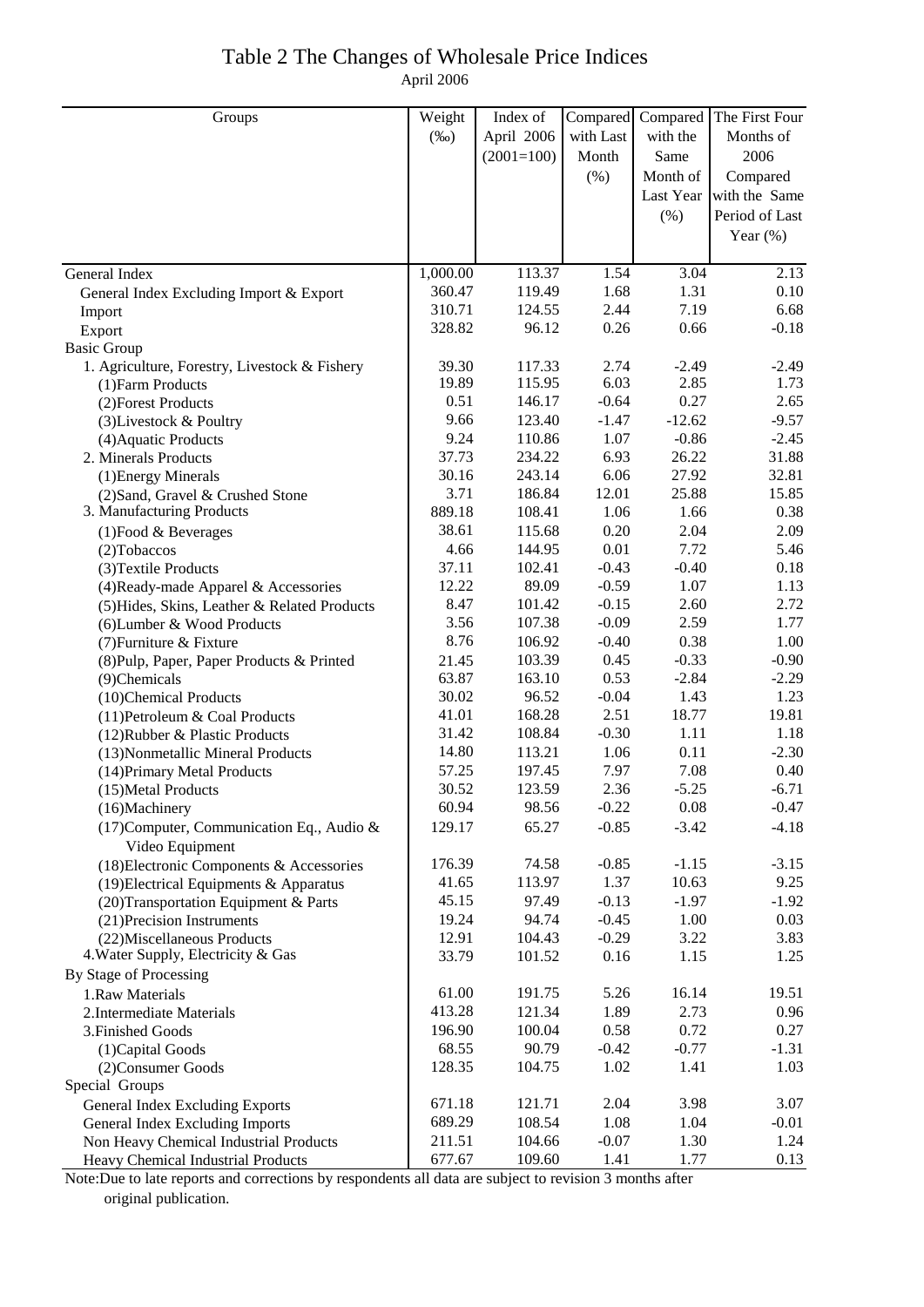# Table 3 The Changes of Import Price Indices

April 2006

| Groups                                            | Weight<br>$(\%0)$ | Index of<br>April 2006<br>$(2001=100)$ | Compared<br>with Last<br>Month<br>$(\% )$ | Compared<br>with the<br>Same<br>Month of<br>Last Year<br>$(\% )$ | The First<br>Four Months<br>of 2006<br>Compared<br>with the<br>Same Period<br>of Last Year<br>(% ) |
|---------------------------------------------------|-------------------|----------------------------------------|-------------------------------------------|------------------------------------------------------------------|----------------------------------------------------------------------------------------------------|
| Basic Group (on N.T.D. Basis)<br>General Index    | 1,000.00          | 124.55                                 | 2.44                                      | 7.19                                                             | 6.68                                                                                               |
| 1. Animal, Vegetable Products & Prepared          | 47.60             | 120.35                                 | $-0.07$                                   | 1.10                                                             | 2.76                                                                                               |
| Foods                                             |                   |                                        |                                           |                                                                  |                                                                                                    |
| 2. Mineral Products                               | 134.52            | 228.52                                 | 5.36                                      | 25.07                                                            | 31.80                                                                                              |
| 3. Textiles & Textile Articles                    | 23.09             | 103.53                                 | $-0.95$                                   | 0.59                                                             | 1.88                                                                                               |
| 4. Wood, Paper, Pulp & Articles Thereof           | 25.78             | 114.49                                 | 0.06                                      | 1.99                                                             | 1.23                                                                                               |
| 5. Chemicals, Plastics, Rubber & Articles Thereof | 133.44            | 132.17                                 | 0.64                                      | $-0.39$                                                          | $-0.57$                                                                                            |
| 6. Primary Metals & Articles Thereof              | 76.14             | 211.45                                 | 10.34                                     | 22.52                                                            | 13.95                                                                                              |
| 7. Machinery, Optical & Precision Instruments     | 166.08            | 94.39                                  | $-0.40$                                   | $-1.32$                                                          | $-2.81$                                                                                            |
| 8. Electronic Machinery                           | 355.47            | 76.61                                  | $-0.62$                                   | $-2.85$                                                          | $-3.84$                                                                                            |
| 9. Transportation Equipment & Parts               | 20.86             | 95.02                                  | $-0.51$                                   | $-2.81$                                                          | $-2.91$                                                                                            |
| 10. Miscellaneous Products                        | 17.02             | 102.32                                 | $-0.22$                                   | 2.45                                                             | 2.30                                                                                               |
| Basic Group (on U.S.D. Basis)                     |                   |                                        |                                           |                                                                  |                                                                                                    |
| General Index                                     | 1,000.00          | 130.21                                 | 3.01                                      | 4.60                                                             | 4.04                                                                                               |
| 1. Animal, Vegetable Products & Prepared<br>Foods | 47.60             | 125.90                                 | 0.49                                      | $-1.33$                                                          | 0.22                                                                                               |
| 2. Mineral Products                               | 134.52            | 238.83                                 | 5.95                                      | 22.06                                                            | 28.51                                                                                              |
| 3. Textiles & Textile Articles                    | 23.09             | 108.23                                 | $-0.40$                                   | $-1.83$                                                          | $-0.63$                                                                                            |
| 4. Wood, Paper, Pulp & Articles Thereof           | 25.78             | 119.69                                 | 0.62                                      | $-0.46$                                                          | $-1.26$                                                                                            |
| 5. Chemicals, Plastics, Rubber & Articles Thereof | 133.44            | 138.13                                 | 1.19                                      | $-2.80$                                                          | $-3.03$                                                                                            |
| 6. Primary Metals & Articles Thereof              | 76.14             | 221.03                                 | 10.95                                     | 19.57                                                            | 11.13                                                                                              |
| 7. Machinery, Optical & Precision Instruments     | 166.08            | 98.68                                  | 0.15                                      | $-3.71$                                                          | $-5.19$                                                                                            |
| 8. Electronic Machinery                           | 355.47            | 80.08                                  | $-0.07$                                   | $-5.20$                                                          | $-6.20$                                                                                            |
| 9. Transportation Equipment & Parts               | 20.86             | 99.37                                  | 0.05                                      | $-5.15$                                                          | $-5.29$                                                                                            |
| 10. Miscellaneous Products                        | 17.02             | 106.99                                 | 0.33                                      | $-0.02$                                                          | $-0.21$                                                                                            |

Note:Due to late reports and corrections by respondents all data are subject to revision 3 months after original publication.